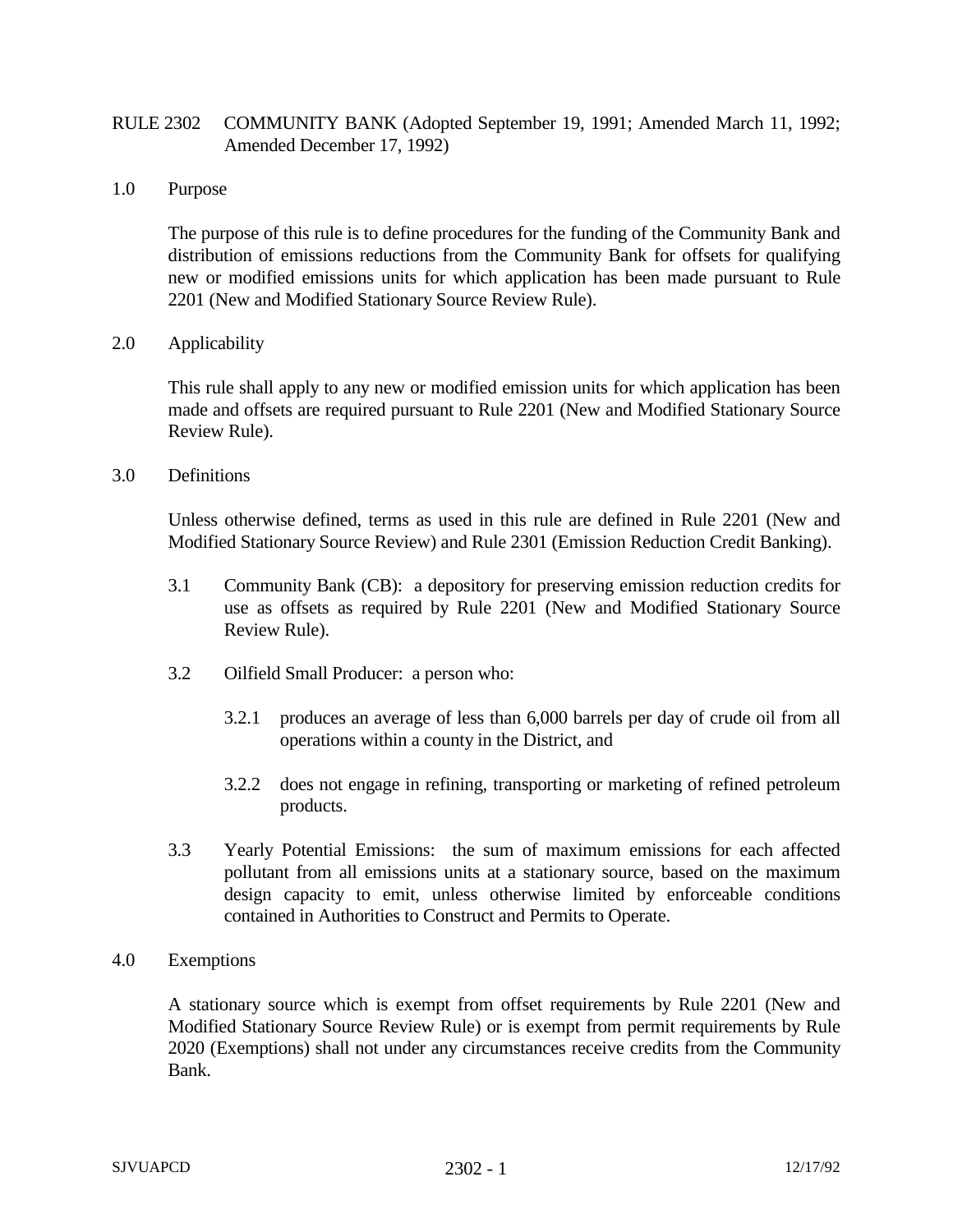## 5.0 Allocation of Emissions

- 5.1 Allocations from the Community Bank shall be available to a new or modified stationary source, to the extent allowed pursuant to sections 5.2 through 5.10, provided the following requirements are met:
	- 5.1.1 Best Available Retrofit Control Technology (BARCT)

All existing emissions units at the stationary source shall have either:

- 5.1.1.1 a valid Permit to Operate which includes BARCT, or
- 5.1.1.2 an application for an Authority to Construct submitted and deemed complete for the incorporation of BARCT.
- 5.1.2 Emissions Limitations

The total potential to emit of all permitted emissions units at the entire stationary source after the incorporation of BARCT as required by Subsection 5.1.1 and the proposed new or modified emissions unit(s) shall be:

5.1.2.1 less than two (2) tons per year of each affected pollutant, or

5.1.2.2 less than the following amounts:

| AFFECTED POLLUTANT          | DAILY MAXIMUM |
|-----------------------------|---------------|
|                             | (LBS/DAY)     |
| VOCs                        | 30            |
| Nitrogen Oxides (as $NO2$ ) | 40            |
| $PM_{10}$                   | 30            |
| $SO_x$ (as $SO_2$ )         | 30            |
| Carbon Monoxide             |               |

5.1.3 Oilfield Small Producer

For the purpose of meeting the requirements of Sections 5.1.1 and 5.1.2, an oilfield small producer's stationary source shall include only those emissions units on the contiguous and adjacent properties owned by the small producer on which the new or modified emissions unit requiring offsets is to be located. Qualification as a small producer shall be demonstrated upon application for Community Bank offsets based on the preceding two calendar years of operation.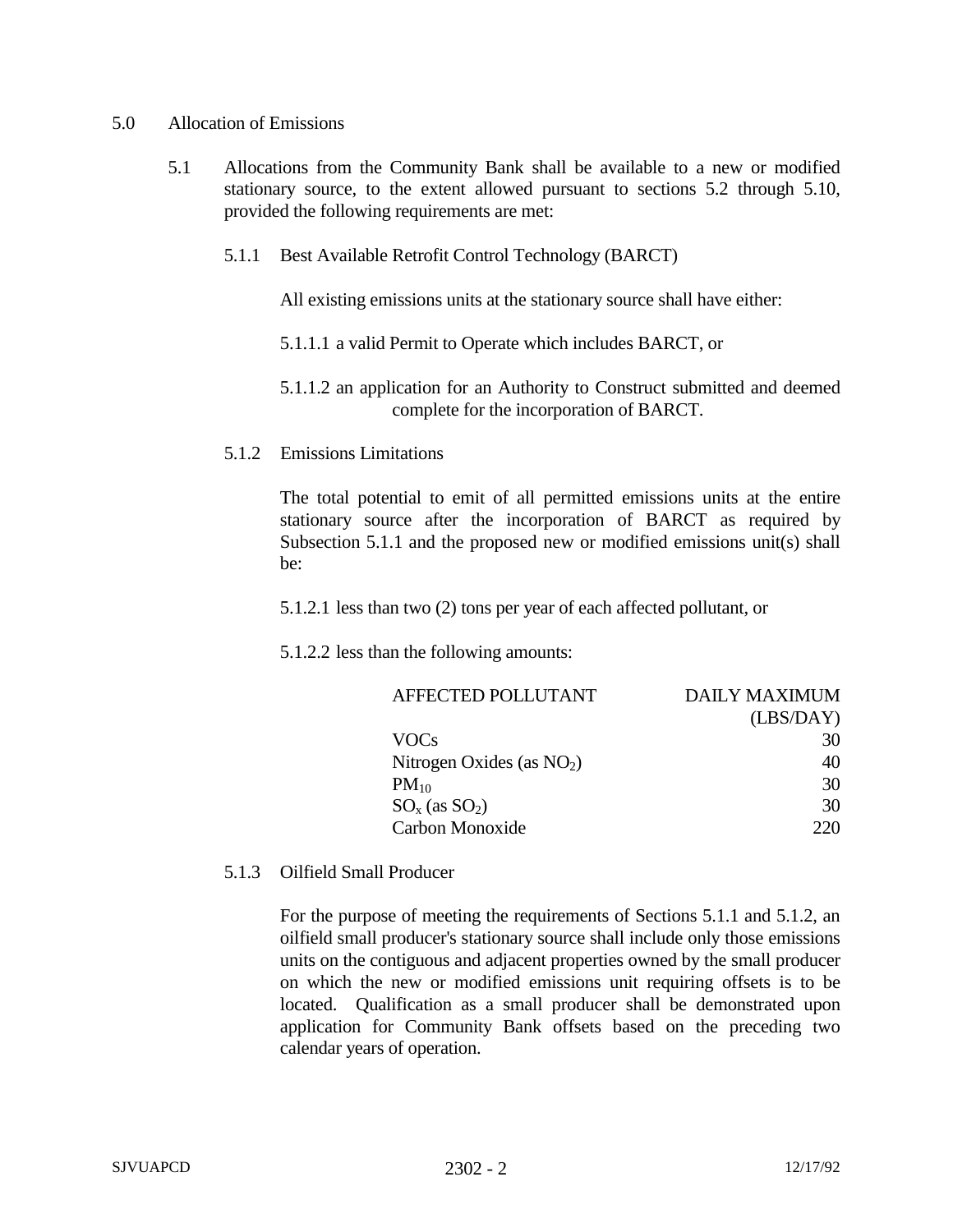5.2 Allocations from the Community Bank (CB) shall be made on the first Wednesday of each month or another schedule deemed practicable by the APCO for permit applicants meeting the criteria of Section 5.1. Monthly allocations for each air contaminant shall not exceed the following percents of the total Community Bank accumulation:

| Affected Pollutant  | <b>Monthly Allocation</b> |
|---------------------|---------------------------|
|                     | Percentage of CB          |
| <b>VOC</b>          | 10                        |
| Nitrogen Oxides     | 10                        |
| $PM_{10}$           | 10                        |
| $SO_x$ (as $SO_2$ ) | 10                        |
| Carbon Monoxide     | 10                        |

- 5.3 If more emission credits are requested during a month than are available in the Community Bank allocation, the allocation shall be distributed to applicants in the order their applications were deemed complete. Where applications are deemed complete on the same day, credits shall first be granted to the applicants requesting the least total credits. If an applicant does not receive all requested Community Bank offsets initially, the application shall be considered each month until 145 days after the application has been deemed complete.
- 5.4 If fewer emission credits are requested than are available as provided in Section 5.2, excess credits shall be added to the allocation for the following month. Any amount allocated shall not be considered in the Community Bank accumulation unless it is returned pursuant to Section 6.0.
- 5.5 Each stationary source shall maintain a balance of total Community Bank credits obtained for each quarter. In no case shall this amount exceed emissions listed in Section 5.1.
- 5.6 If a subject facility holds Emission Reduction Credit Banking Certificate(s) issued pursuant to Rule 2301 (Emission Reduction Credit Banking), then that credit shall be used (including interpollutant offset of emissions) before access to the Community Bank is allowed.
- 5.7 Seasonal sources which qualify for offsets from the Community Bank shall request offsets for expected emissions in each calendar quarter.
- 5.8 Allocations from the Community Bank shall not be banked or transferred.
- 5.9 The Community Bank shall be divided into three geographical regional banks as follows: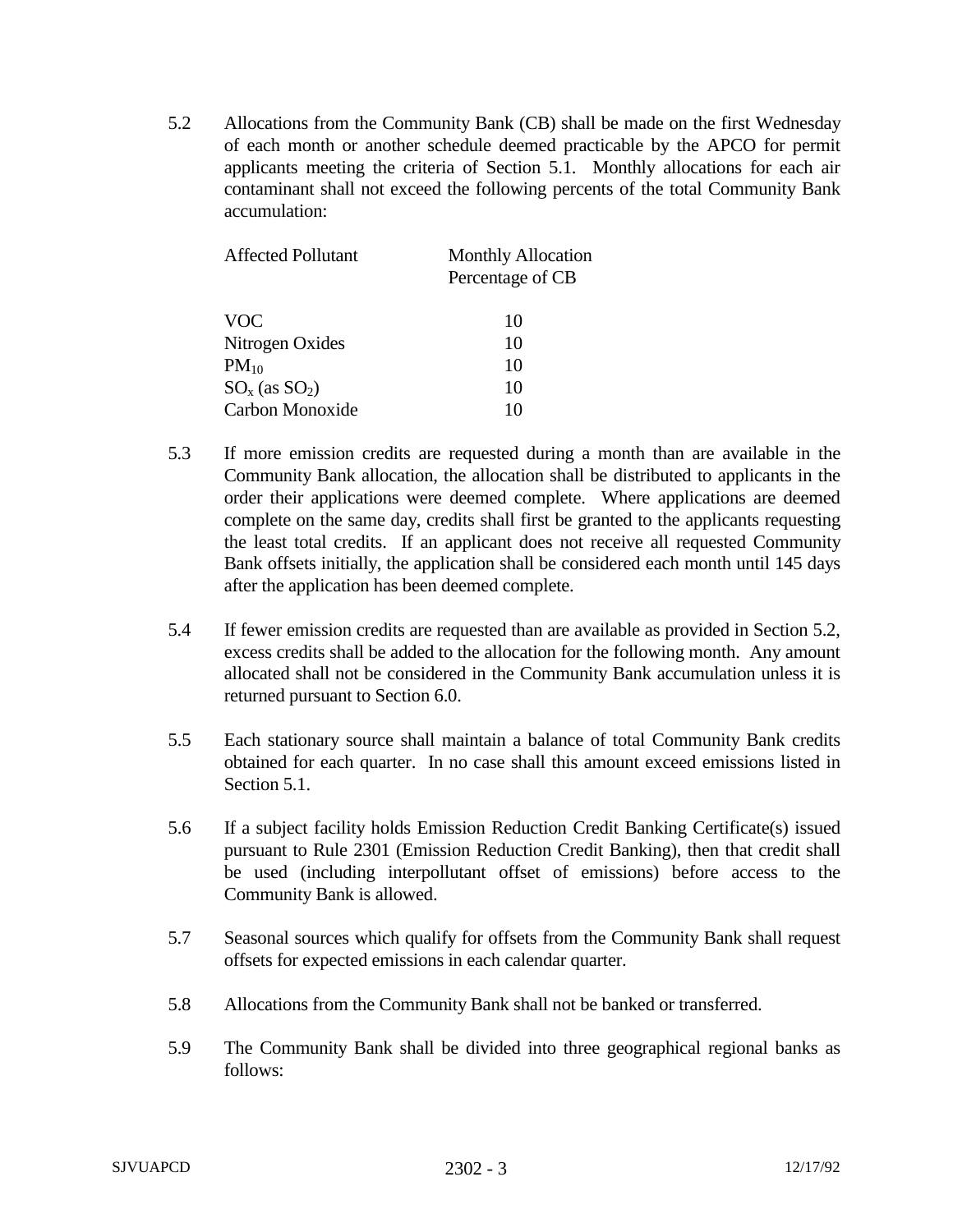| 5.9.1 Northern Region: | Merced, San Joaquin and Stanislaus Counties                                    |
|------------------------|--------------------------------------------------------------------------------|
| 5.9.2 Central Region:  | Fresno and Madera Counties                                                     |
| 5.9.3 Southern Region: | Kings and Tulare Counties and the San Joaquin<br>Valley portion of Kern County |

Offsets qualifying as funding for the Community Bank shall be deposited into the bank of the region in which the offsets were generated. Regional Community Bank allocations shall only be distributed for use within the region of origin.

- 5.10 The APCO shall reserve a portion of each regional community bank credits equal to the estimated projected credits needed to mitigate the increase in emissions from the new and modified gasoline motor vehicle refueling facilities or dry cleaning facilities in each region pursuant to Rule 2201 (New and Modified Stationary Source Review Rule) unless the Control Officer designates other surplus emissions reductions for the same purpose.
- 6.0 Funding of the Community Bank
	- 6.1 The portion of emissions reductions and offsets as described in Rule 2201 (New and Modified Stationary Source Review Rule) shall be deposited in the Community Bank.
	- 6.2 A stationary source which has received credits from the Community Bank shall return credits to the Community Bank if:
		- 6.2.1 An Authority to Construct using Community Bank credits is surrendered, expires, is revoked, or transferred unless vested rights are established before the Hearing Board.
		- 6.2.2 A Permit to Operate using Community Bank credits is surrendered, revoked or not renewed. In addition to Community Bank credits, any other actual emissions reductions from such action shall be credited to the Community Bank.
		- 6.2.3 The source has not engaged in a continuous program of construction within one (1) year of issuance of an Authority to Construct. Should this occur such Authority to Construct is no longer valid.
	- 6.3 Any other actual emissions reductions which the APCO determines to be surplus may also be included in the Community Bank.
	- 6.4 Any emissions reductions specifically identified in the California Clean Air Act Plan for funding of the Community Bank.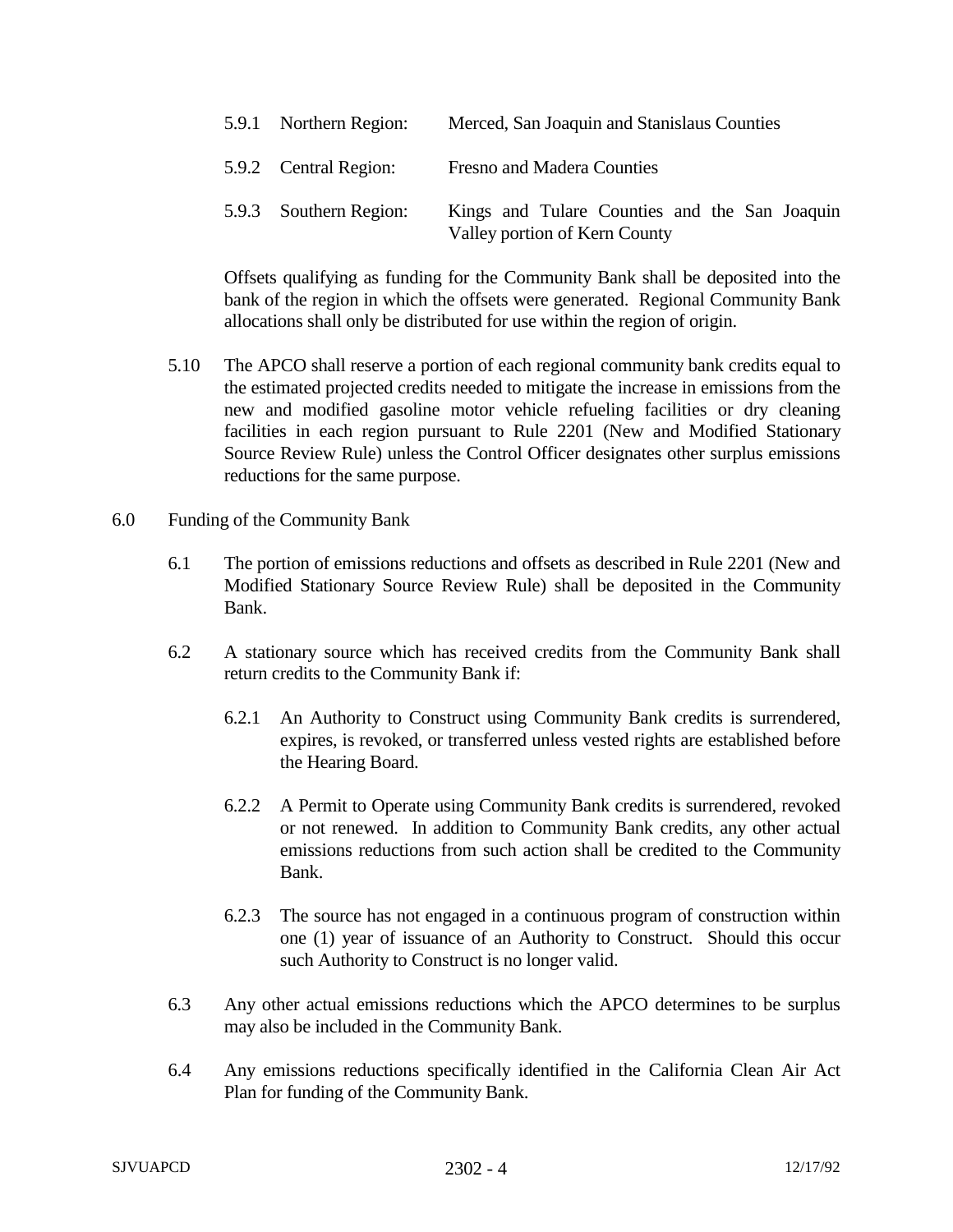- 6.5 Any portion of the Community Bank accumulation which has been allocated for 12 months and not distributed within 12 months from allocation shall be returned to the Community Bank accumulation.
- 6.6 All emissions reduction credits distributed from the community bank for permitting new and modified gasoline motor vehicle refueling facilities or dry cleaning facilities prior to March 11, 1992 shall be returned to the current community bank allocation.
- 7.0 Community Bank Registry
	- 7.1 For each region within the District, a registry shall be maintained of all funding of the Community Bank including:
		- 7.1.1 the action generating the credit,
		- 7.1.2 the date action was approved by the APCO,
		- 7.1.3 the amount of each affected pollutant in pounds for each calendar quarter credited by the action,
		- 7.1.4 the amount of credits allocated each month for qualifying stationary sources, and
		- 7.1.5 the balance through the end of each month.
	- 7.2 The amount of credits allocated for qualifying stationary sources pursuant to Subsection 5.1 shall be ten (10) percent of the balance of each affected pollutant for each calendar quarter of all actions approved through the last day of the month preceding the month of allocation as recorded in the registry.
	- 7.3 The registry shall be administered for each region as designated by the APCO.